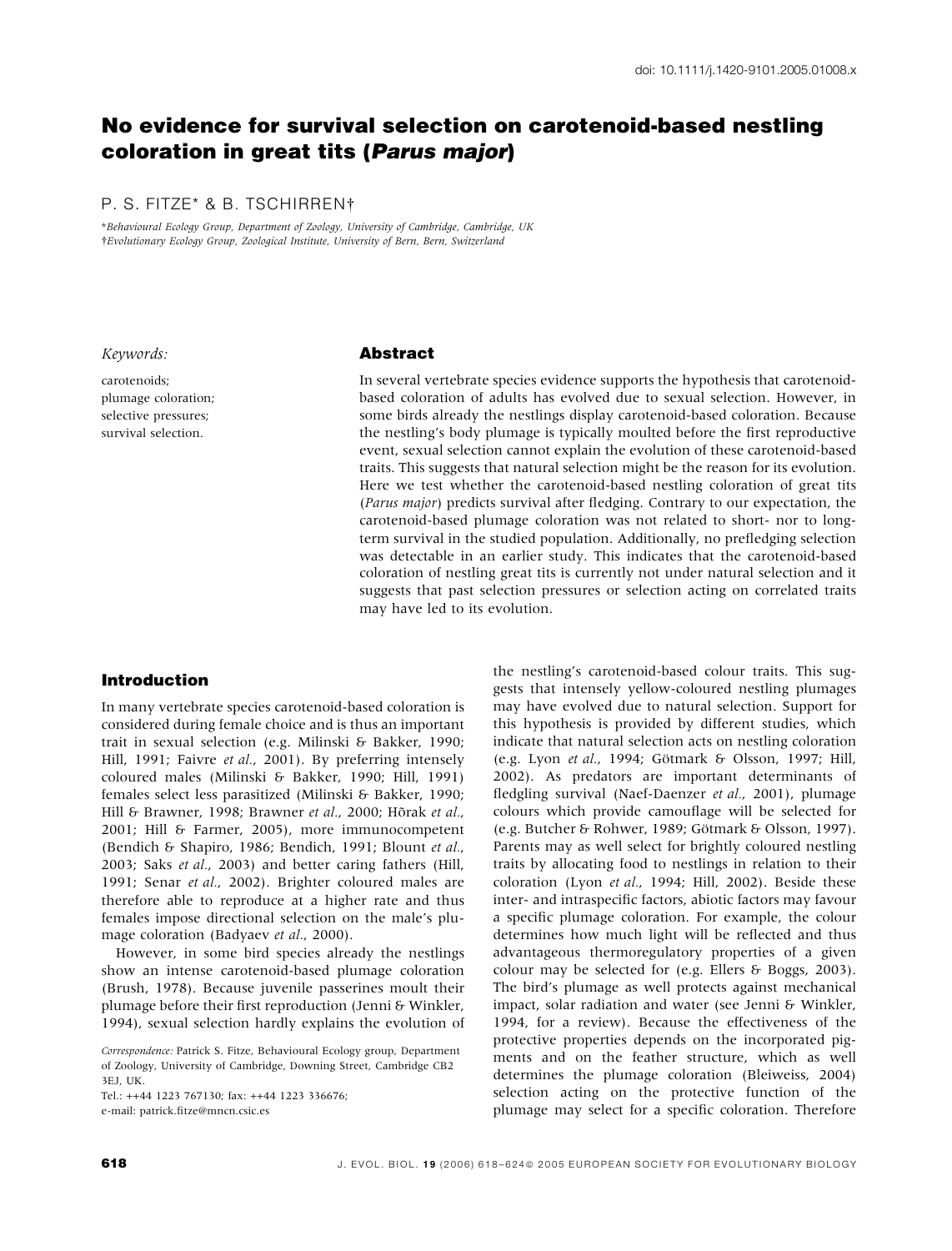parents, predators and abiotic factors may impose directional, stabilizing or disruptive selection (Kingsolver & Smith, 1995), and thus lead to the evolution of carotenoid-based nestling plumage coloration.

We recently showed that in great tits the nestling's plumage coloration does neither influence the parental feeding behaviour (Tschirren et al., 2005) nor the nestling's survival before fledging (Tschirren et al., 2003). Thus, selective pressures directly acting on the carotenoid-based coloration during the nestling period may not be present or they may be very weak and thus remained undetected. This suggests that the nestling's plumage coloration may have evolved because of selective advantages after fledging, e.g. camouflage, parental feeding preferences, thermoregulation or the protective functions of the plumage. In this study, we therefore test whether survival selection is acting after fledging on the carotenoid-based plumage coloration of nestling great tits. To test this hypothesis we link nestling survival with plumage coloration (Gregoire et al., 2004). By applying models including short- (first-year) and long-term survival we further examine when selection is acting.

#### Methods

#### Species description

The great tit (Parus major) is a small hole nesting passerine, which inhabits deciduous forest, hedges, parks and urban areas (Gosler, 1993). Nestling great tits display a bright yellow carotenoid-based plumage coloration, which arises due to the incorporation of the carotenoids lutein and zeaxanthin into the feathers (Partali et al., 1987). Because carotenoids cannot be synthesized by animals the amount of incorporated carotenoids depends on the amounts of the ingested carotenoids as well as on the nestling's condition (Tschirren et al., 2003). Thus the plumage coloration is a reliable signal of early nutritional conditions (Fitze et al., 2003b; Tschirren et al., 2003). The carotenoids incorporated into the feathers have antioxidant functions (e.g. Surai, 2002) and a recent study suggests that lutein and zeaxanthin might be immuno-stimulating (Blount et al., 2003), suggesting that individuals incorporating more carotenoids into their plumage are healthier or of better quality (von Schantz et al., 1999; Hõrak et al., 2001). The nestling's body plumage is moulted in autumn and it is not correlated with the first-year plumage coloration (Fitze et al., 2003a; Tschirren et al., 2003).

### General procedures

The study was performed in a great tit (P. major) population in the 'Forst', a forest near Bern, Switzerland (46°54'N, 7°17'E/46°57'N, 7°21'E). The hatching date of the broods was determined by daily visits (hatching  $day = day$  1). Nestlings were individually marked by clipping dorsal tufts on day 2, and were ringed with individual aluminium rings on day 9. The fledging date was determined by daily visits starting 18 days posthatching and nests were inspected for dead nestlings on the fledging day. Fifteen days post-hatching the plumage coloration of the nestling's breast was measured under standardized conditions using a digital camera as described in Fitze & Richner (2002). Digital photos were analysed using авовернотоѕнор® program (Adobe Systems Incorporated, San Jose, CA, USA) and hue (H), saturation (S) and brightness (B) of the coloration were calculated (for methodological details see Fitze & Richner, 2002). Carotenoid pigments reflect light only in the human visible range of the spectrum (e.g. Hill, 1998, 2002; O'Neil et al., 2001). Therefore quantifying plumage coloration using a digital camera reliably measures differences in the carotenoid content of the feathers (Tschirren et al., 2003).

#### Selection on nestling plumage coloration

In 1998 the breast plumage coloration of 191 nestlings originating from 30 nests and in 1999 the colour of 164 nestlings originating from 50 nests were measured. The natural range of the plumage coloration was 40.9–47.1  $(43.4^{\circ} \pm 0.06 \text{ SE})$  for hue, 37.9–61.3% (50.5%  $\pm$  0.002 SE) for saturation, and 64.6–92.3% (80.7% ± 0.002 SE) for brightness. In the years 1999, 2000 and 2001 all great tits breeding in nest boxes within our study area (consisting of approximately 800 nest boxes within 16 km2 ) were captured to assess the survival of the birds. The survival estimates  $(\Phi)$  are based on birds recaptured during the breeding period and within the study area. Survival estimates therefore correspond to the probability of recruiting locally. Adult great tits were captured at the nest when their offspring were 14 days old. For the estimation of the probability of recruiting locally and for the estimation of the recapture probability we used the program  $MARK$  (White & Burnham, 1999; White, 2000) using Cormack–Jolly–Seber models (e.g. Jolly, 1965; Lebreton et al., 1992). Before analysis we confirmed, by a goodness of fit test, that the starting model adequately fitted the data using a bootstrap approach (White, 2000). As our starting model was over-dispersed  $(1000 \tsim 1000)$  simulations,  $P < 0.012$ ) we adjusted the variance inflation factor (c-hat) with the quotient of the observed inflation factor and the mean simulated inflation factor (c-hat =  $1.206 \pm 0.069$ ) from the bootstraps (Lebreton et al., 1992; Burnham & Anderson, 1998; White, 2000). Survival analyses were started with the full model including year and age. Age was modelled as first year or older than 1 year (Clobert et al., 1988). We first modelled the recapture probability (Table 1A) and subsequently the probability of recruiting locally (Table 1B). Model selection was based on the Aikaike Information Criterion (AIC) and differences between two models of  $\geq$ 2 AIC were considered as being significantly different (Burnham & Anderson, 1998). The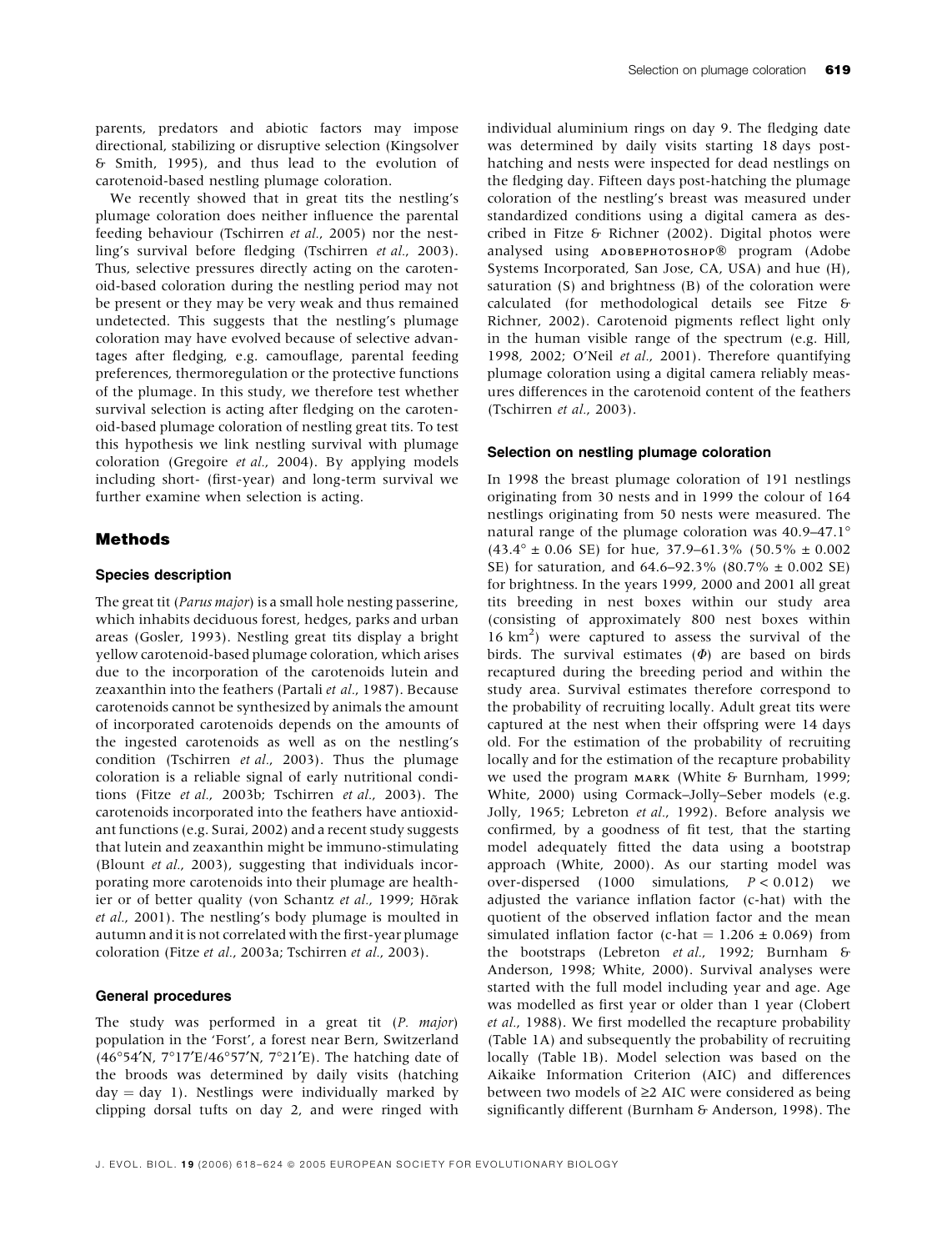| locally $(\Phi)$ . The best model selected in sections $(A)$<br>(PC3) principal component of plumage coloration. |       |                       |                  |                |                         | dutch size and hatching date. Only models with lower AIC than the basic model are given (sections C-G).                                                              | Table 1. Models of selection on nestling plumage coloration. The effects of age (a) and year (y) are shown for both (A) the recapture probability (p), and (B) the probability of recruiting<br>and (B) corresponds to the basic model against which the models incorporating the covariates were tested. The basic model is marked<br>quadratic terms were included). (E) Long-term survival models incorporating the covariates body condition, clutch size, and hatching date. (F) Models incorporating body condition, clutch<br>in bold. Models are numbered according to decreasing complexity but ordered according to AIC. (C) Long-term survival models incorporating the first (PC1), second (PC2), and third<br>size, and hatching date as age-dependent covariates acting on first-year survival only. (G) Models incorporating both the plumage coloration and the covariates body condition<br>(D) Models incorporating plumage coloration as an age-dependent covariate acting on first-year survival only (linear and/or |                                                                                    |
|------------------------------------------------------------------------------------------------------------------|-------|-----------------------|------------------|----------------|-------------------------|----------------------------------------------------------------------------------------------------------------------------------------------------------------------|------------------------------------------------------------------------------------------------------------------------------------------------------------------------------------------------------------------------------------------------------------------------------------------------------------------------------------------------------------------------------------------------------------------------------------------------------------------------------------------------------------------------------------------------------------------------------------------------------------------------------------------------------------------------------------------------------------------------------------------------------------------------------------------------------------------------------------------------------------------------------------------------------------------------------------------------------------------------------------------------------------------------------------------|------------------------------------------------------------------------------------|
|                                                                                                                  |       |                       |                  | O              | 3<br>AlCc               |                                                                                                                                                                      |                                                                                                                                                                                                                                                                                                                                                                                                                                                                                                                                                                                                                                                                                                                                                                                                                                                                                                                                                                                                                                          | Models compared                                                                    |
| Model                                                                                                            | QAICc | <b>AQAICc</b>         | Parameters       | deviance       | weight (%)              | Model explanation                                                                                                                                                    | Selection gradient ± SE (on logit scale)                                                                                                                                                                                                                                                                                                                                                                                                                                                                                                                                                                                                                                                                                                                                                                                                                                                                                                                                                                                                 | ikelihood ratio test test                                                          |
| (A) Recapture probability                                                                                        |       |                       |                  |                |                         |                                                                                                                                                                      |                                                                                                                                                                                                                                                                                                                                                                                                                                                                                                                                                                                                                                                                                                                                                                                                                                                                                                                                                                                                                                          |                                                                                    |
| 5. $\Phi_{a,y}$ p                                                                                                | 246.1 | 4.6                   | ဖ                | 233.9          | $\frac{5}{1}$           | ntercept                                                                                                                                                             |                                                                                                                                                                                                                                                                                                                                                                                                                                                                                                                                                                                                                                                                                                                                                                                                                                                                                                                                                                                                                                          | 0.34<br>$\parallel$<br>$\Delta$<br>4–5,                                            |
| 4. $\Phi_{\rm a, p}$ <sub>a</sub>                                                                                | 247.3 | 5.8                   |                  | 233.0          | $0.\overline{8}$        | Age dependent                                                                                                                                                        |                                                                                                                                                                                                                                                                                                                                                                                                                                                                                                                                                                                                                                                                                                                                                                                                                                                                                                                                                                                                                                          | 0.66<br>$\parallel$<br>$\mathsf \alpha$<br>3-4;                                    |
| 3. $\Phi_{\rm a y}$ $p_y$                                                                                        | 250.2 | $\overline{8}$ .7     | $\infty$         | 233.8          | 0.2                     | Year dependent                                                                                                                                                       |                                                                                                                                                                                                                                                                                                                                                                                                                                                                                                                                                                                                                                                                                                                                                                                                                                                                                                                                                                                                                                          | $= 0.24$<br>$\mathbf{q}$<br>2-3,                                                   |
| 2. $\Phi_{a}$ <sub>y</sub> $P_{a+y}$                                                                             | 250.9 | 9.4                   | $\circ$          | 232.4          | $\overline{\circ}$      | Age + year dependent                                                                                                                                                 |                                                                                                                                                                                                                                                                                                                                                                                                                                                                                                                                                                                                                                                                                                                                                                                                                                                                                                                                                                                                                                          | $\frac{1}{\sqrt{2}}$<br>$\overline{\mathbf{q}}$<br>$\overline{1}$ - $\overline{2}$ |
| 1. $\Phi_{a}$ , $p_{a}$                                                                                          | 253.0 | 11.5                  | $\circ$          | 232.4          | $\overline{C}$          | Age x year dependent                                                                                                                                                 |                                                                                                                                                                                                                                                                                                                                                                                                                                                                                                                                                                                                                                                                                                                                                                                                                                                                                                                                                                                                                                          |                                                                                    |
| B) Survival estimates                                                                                            |       |                       |                  |                |                         |                                                                                                                                                                      |                                                                                                                                                                                                                                                                                                                                                                                                                                                                                                                                                                                                                                                                                                                                                                                                                                                                                                                                                                                                                                          |                                                                                    |
| 7. $\Phi_{\mathbf{a}+\mathbf{y}}$ p                                                                              | 244.1 | 2.6                   | <b>ပ</b> ေ       | 233.9          | 4.2                     | Age + year dependent                                                                                                                                                 |                                                                                                                                                                                                                                                                                                                                                                                                                                                                                                                                                                                                                                                                                                                                                                                                                                                                                                                                                                                                                                          | $\overline{ }$<br>$\parallel$<br>$\alpha$<br>$6 - 7$ .                             |
| 6. $\Phi_{\rm a,y}$ p                                                                                            | 246.1 | 4.6                   |                  | 233.9          | $\overline{4}$          | Age x year dependent                                                                                                                                                 |                                                                                                                                                                                                                                                                                                                                                                                                                                                                                                                                                                                                                                                                                                                                                                                                                                                                                                                                                                                                                                          |                                                                                    |
| 8. $\varPhi_{\rm yD}$                                                                                            | 251.0 | 9.5                   | 4 ෆ              | 251.0          | $\overline{\textbf{C}}$ | Year dependent                                                                                                                                                       |                                                                                                                                                                                                                                                                                                                                                                                                                                                                                                                                                                                                                                                                                                                                                                                                                                                                                                                                                                                                                                          | P < 0.001<br>7-8,                                                                  |
| 9. $\Phi_{\text{aD}}$                                                                                            | 251.4 | 9.9                   |                  | 245.4          | $\overline{c}$          | Age dependent                                                                                                                                                        |                                                                                                                                                                                                                                                                                                                                                                                                                                                                                                                                                                                                                                                                                                                                                                                                                                                                                                                                                                                                                                          | $P < 0.01$<br>$7 - 9,$                                                             |
| (C) Long-term survival models incorporating PC1,                                                                 |       |                       | $\omega$<br>PC2, | ind PC3 of the |                         | plumage coloration with lower AIC values than the basic model                                                                                                        |                                                                                                                                                                                                                                                                                                                                                                                                                                                                                                                                                                                                                                                                                                                                                                                                                                                                                                                                                                                                                                          |                                                                                    |
| 10. $\Phi$ <sub>a+y+PC1+PC12</sub>                                                                               | 244.2 | 2.7                   |                  | 229.9          | 3.8                     | Stabilizing or disruptive selection on PC1                                                                                                                           | PC1: 0.228 ± 0.217; PC1 <sup>2</sup> : -0.365 ± 0.277                                                                                                                                                                                                                                                                                                                                                                                                                                                                                                                                                                                                                                                                                                                                                                                                                                                                                                                                                                                    | 0.14<br>$7-10, P =$                                                                |
| 11. $\Phi$ <sub>a+y+PC1</sub>                                                                                    | 244.4 | 2.9                   | $\circ$          | 232.3          | $3.\overline{6}$        | Directional selection on PC1                                                                                                                                         | $0.246 \pm 0.188$                                                                                                                                                                                                                                                                                                                                                                                                                                                                                                                                                                                                                                                                                                                                                                                                                                                                                                                                                                                                                        | $7-11, P = 0.21$                                                                   |
| 12. $\Phi$ <sub>a+y+PC2+PC2</sub> <sup>2</sup>                                                                   | 247.9 | 6.4                   |                  | 233.6          | 0.6                     | Stabilizing or disruptive selection on PC2                                                                                                                           | 0.224<br>PC2: 0.126 ± 0.257; PC2 <sup>2</sup> : 0.028 ±                                                                                                                                                                                                                                                                                                                                                                                                                                                                                                                                                                                                                                                                                                                                                                                                                                                                                                                                                                                  | 0.86<br>$7-12, P =$                                                                |
| 13. $\Phi$ <sub>a+y+PC2</sub>                                                                                    | 245.8 | 4.3                   | $\circ$          | 233.6          | $\overline{1}$ .        | Directional selection on PC2                                                                                                                                         | $0.136 \pm 0.249$                                                                                                                                                                                                                                                                                                                                                                                                                                                                                                                                                                                                                                                                                                                                                                                                                                                                                                                                                                                                                        | 0.58<br>$\parallel$<br>$7 - 13, P$                                                 |
| 14. $\Phi$ <sub>a+y+PC3+PC3</sub> <sup>2</sup>                                                                   | 245.8 | 4.3                   | $\sim$           | 231.5          | $\frac{8}{1}$           | Stabilizing or disruptive selection on PC3                                                                                                                           | PC3: 0.264 ± 0.249; PC3 <sup>2</sup> : -0.331 ± 0.263                                                                                                                                                                                                                                                                                                                                                                                                                                                                                                                                                                                                                                                                                                                                                                                                                                                                                                                                                                                    | 0.30<br>$\left\vert {}\right\vert$<br>$7-14, P$                                    |
| $\Phi_{a+\gamma+\text{PC3}}$<br>$\frac{15}{10}$                                                                  | 245.7 | 4.2                   | $\circ$          | 233.5          | $\frac{0}{1}$           | Directional selection on PC3                                                                                                                                         | $0.127 \pm 0.189$                                                                                                                                                                                                                                                                                                                                                                                                                                                                                                                                                                                                                                                                                                                                                                                                                                                                                                                                                                                                                        | 0.53<br>$\mathbb{I}$<br>$\Delta$<br>$7 - 15$                                       |
|                                                                                                                  |       |                       |                  |                |                         | (D) Models incorporating plumage coloration as age-dependent effect acting on first year survival only, which have lower AIC values than the basic model             |                                                                                                                                                                                                                                                                                                                                                                                                                                                                                                                                                                                                                                                                                                                                                                                                                                                                                                                                                                                                                                          |                                                                                    |
| $\Phi_{a+y+a1.PC1+a1.PC1^2}$<br>Έ.                                                                               | 245.9 | 4.4                   |                  | 231.7          | $\frac{6}{1}$           | Stabilizing or disruptive selection on PC1                                                                                                                           | PC1: $0.176 \pm 0.252$ ; PC1 <sup>2</sup> : $-0.299 \pm 0.291$                                                                                                                                                                                                                                                                                                                                                                                                                                                                                                                                                                                                                                                                                                                                                                                                                                                                                                                                                                           | 0.33<br>$\left\vert {}\right\vert$<br>$\overline{a}$<br>$7 - 16,$                  |
| 17. $\Phi$ <sub>a+y+a1.PC1</sub>                                                                                 | 245.1 | 3.6                   | $\circ$          | 232.9          | 2.4                     | Directional selection on PC1                                                                                                                                         | $0.219 + 0.222$                                                                                                                                                                                                                                                                                                                                                                                                                                                                                                                                                                                                                                                                                                                                                                                                                                                                                                                                                                                                                          | 0.32<br>$\parallel$<br>$7-17, P$                                                   |
| 18. $\Phi$ <sub>a+y+a1.PC2+a1.PC2</sub>                                                                          | 248.0 | 6.5                   |                  | 233.7          | 0.6                     | Stabilizing or disruptive selection on PC2                                                                                                                           | $PC2: -0.073 \pm 0.297$ ; $PC2^2: 0.088 \pm 0.237$                                                                                                                                                                                                                                                                                                                                                                                                                                                                                                                                                                                                                                                                                                                                                                                                                                                                                                                                                                                       | $7-18, P = 0.91$                                                                   |
| $\Phi$ <sub>a+y+a1.PC2</sub><br>é,                                                                               | 246.0 | 4.5                   | $\circ$          | 233.8          | $\frac{6}{1}$           | Directional selection on PC2                                                                                                                                         | $-0.059 + 0.302$                                                                                                                                                                                                                                                                                                                                                                                                                                                                                                                                                                                                                                                                                                                                                                                                                                                                                                                                                                                                                         | 0.75<br>$\parallel$<br>Q<br>7-19,                                                  |
| 20. $\Phi$ <sub>a+y+a1.PC3+a1.PC32</sub>                                                                         | 246.9 | 5.4                   | $\sim$           | 232.6          | $\frac{1}{1}$           | Stabilizing or disruptive selection on PC3                                                                                                                           | PC3: 0.216 ± 0.274; PC3 <sup>2</sup> : -0.267 ± 0.283                                                                                                                                                                                                                                                                                                                                                                                                                                                                                                                                                                                                                                                                                                                                                                                                                                                                                                                                                                                    | 0.52<br>$\, \parallel$<br>$7 - 20, P$                                              |
| 21. $\Phi$ <sub>a+y+a1.PC3</sub>                                                                                 | 245.8 | 4.3                   | $\circ$          | 233.6          | $\overline{21}$         | Directional selection on PC3                                                                                                                                         | $0.126 \pm 0.225$                                                                                                                                                                                                                                                                                                                                                                                                                                                                                                                                                                                                                                                                                                                                                                                                                                                                                                                                                                                                                        | 0.40<br>$\parallel$<br>$7-21, P$                                                   |
|                                                                                                                  |       |                       |                  |                |                         | (E) Long-term survival models incorporating the covariates body condition (BC), clutch size (CS), and hatching date (HD), with lower AIC values than the basic model |                                                                                                                                                                                                                                                                                                                                                                                                                                                                                                                                                                                                                                                                                                                                                                                                                                                                                                                                                                                                                                          |                                                                                    |
| 22. $\Phi$ <sub>a+y+BC+BC</sub> <sub>2</sub>                                                                     | 248.2 | 6.7                   |                  | 233.9          | 0.5                     | Stabilizing or disruptive selection on BC                                                                                                                            | BC: 0.034 ± 0.201; BC <sup>2</sup> : 0.036 ± 0.203                                                                                                                                                                                                                                                                                                                                                                                                                                                                                                                                                                                                                                                                                                                                                                                                                                                                                                                                                                                       | $\, \parallel$<br>ቢ<br>7-22,                                                       |
| 23. $\Phi$ <sub>a+y+BC</sub>                                                                                     | 246.1 | 4.6                   | $\circ$          | 233.9          | $\frac{5}{1}$           | 8<br>Directional selection on                                                                                                                                        | $0.022 \pm 0.192$                                                                                                                                                                                                                                                                                                                                                                                                                                                                                                                                                                                                                                                                                                                                                                                                                                                                                                                                                                                                                        | $7-23, P = 1$                                                                      |
| 24. $\Phi$ <sub>a+y+CS+CS</sub>                                                                                  | 246.1 | 4.6                   |                  | 231.8          | $\frac{6}{1}$           | Stabilizing or disruptive selection on CS                                                                                                                            | CS: 2.760 $\pm$ 2.266; CS <sup>2</sup> : -2.852 $\pm$ 2.240                                                                                                                                                                                                                                                                                                                                                                                                                                                                                                                                                                                                                                                                                                                                                                                                                                                                                                                                                                              | $7-24, P = 0.35$                                                                   |
| 25. $\Phi$ <sub>a+y+CS</sub>                                                                                     | 245.8 | $\frac{3}{4}$         | $\circ$          | 233.6          | $\overline{1}$ .        | Directional selection on CS                                                                                                                                          | $-0.109 + 0.194$                                                                                                                                                                                                                                                                                                                                                                                                                                                                                                                                                                                                                                                                                                                                                                                                                                                                                                                                                                                                                         | $7-25, P = 0.58$                                                                   |
| $\varPhi_{a+\gamma+\text{HD}+\text{HD}^2}$<br>26.                                                                | 241.6 | $\overline{\text{C}}$ | $\sim$ $\circ$   | 227.3          | 14.1                    | Stabilizing or disruptive selection on HD                                                                                                                            | HD: 5.724 ± 4.084; HD <sup>2</sup> : -6.382 ± 4.295                                                                                                                                                                                                                                                                                                                                                                                                                                                                                                                                                                                                                                                                                                                                                                                                                                                                                                                                                                                      | 0.04<br>$\parallel$<br>$\alpha$<br>7-26,                                           |
| $\varPhi_{\text{a+y+HD}}$<br>27.                                                                                 | 242.0 | 0.5                   |                  | 229.8          | 11.6                    | Directional selection on HD                                                                                                                                          | $-0.360 + 0.179$                                                                                                                                                                                                                                                                                                                                                                                                                                                                                                                                                                                                                                                                                                                                                                                                                                                                                                                                                                                                                         | 0.04<br>$\parallel$<br>$7 - 27, P$                                                 |
|                                                                                                                  |       |                       |                  |                |                         |                                                                                                                                                                      |                                                                                                                                                                                                                                                                                                                                                                                                                                                                                                                                                                                                                                                                                                                                                                                                                                                                                                                                                                                                                                          |                                                                                    |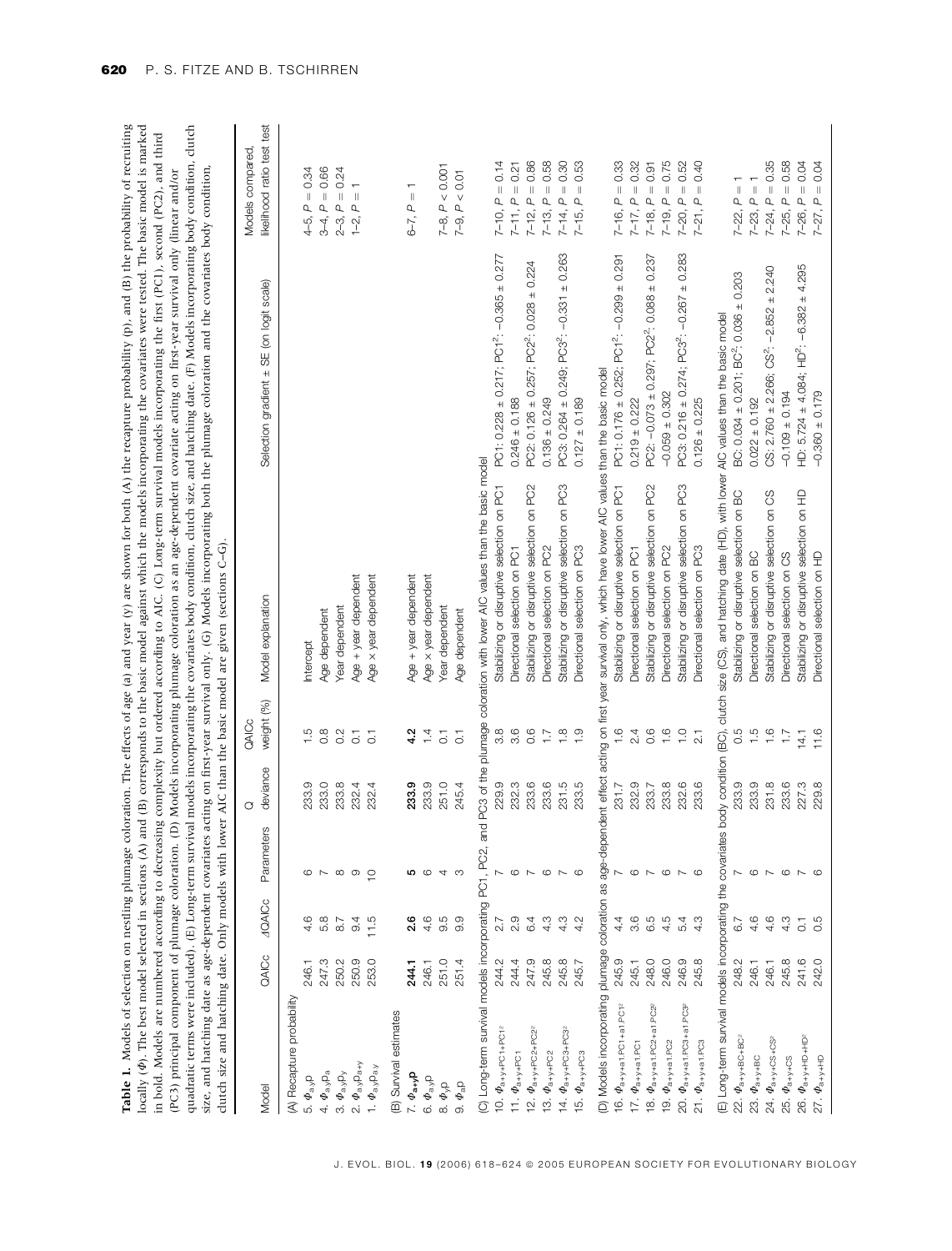| Model                                                    |       |                | QAICc 4QAICc Parameters | deviance | QAICc         | weight (%) Model explanation                                                                                                                                                                                     | Selection gradient ± SE (on logit scale)                                      | likelihood ratio test test<br>Models compared, |
|----------------------------------------------------------|-------|----------------|-------------------------|----------|---------------|------------------------------------------------------------------------------------------------------------------------------------------------------------------------------------------------------------------|-------------------------------------------------------------------------------|------------------------------------------------|
|                                                          |       |                |                         |          |               |                                                                                                                                                                                                                  |                                                                               |                                                |
|                                                          |       |                |                         |          |               | (F) Models incorporating the covariates body condition (BC), clutch size (CS), and hatching date (HD) as age-dependent effect acting on first year survival                                                      |                                                                               |                                                |
| 28. $\Phi$ <sub>a+y+a1.BC+a1.BC</sub> <sup>2</sup>       | 247.1 | 5.6            |                         | 232.8    | 03            | Stabilizing or disruptive selection on BC                                                                                                                                                                        | BC: $0.227 \pm 0.251$ ; BC <sup>2</sup> : $-0.092 \pm 0.290$ 7-28, $P = 0.58$ |                                                |
| 29. $\varPhi_{\text{a+y-at B}}$                          | 245.2 |                |                         | 232.9    | 24            | Directional selection on BC                                                                                                                                                                                      | $0.234 \pm 0.241$                                                             | $7-29, P = 0.32$                               |
| 30. $\Phi$ <sub>a+y+a1</sub> .CS+a1.CS <sup>2</sup>      | 245.6 |                |                         | 231.3    | o.<br>N       | Stabilizing or disruptive selection on CS                                                                                                                                                                        | CS: $3.584 \pm 2.682$ ; CS <sup>2</sup> : $-3.722 \pm 2.662$                  | $7-30, P = 0.27$                               |
| 31. $\Phi$ <sub>a+y+CS</sub>                             | 245.8 |                |                         | 233.5    | $\frac{8}{1}$ | Directional selection on CS                                                                                                                                                                                      | $-0.143 \pm 0.232$                                                            | $7-31, P = 0.53$                               |
| 32. $\Phi$ <sub>a+y+a1</sub> . HD+a1. HD <sup>2</sup>    | 243.7 |                |                         | 229.4    | 51            | Stabilizing or disruptive selection on HD                                                                                                                                                                        | HD: 4.808 $\pm$ 4.737; HD <sup>2</sup> : -5.437 $\pm$ 4.964                   | $7-32, P = 0.11$                               |
| 33. $\Phi$ <sub>a+y+a1</sub> .HD                         | 242.9 | $\overline{1}$ |                         | 230.7    | 7.4           | Directional selection on HD                                                                                                                                                                                      | $-0.392 + 0.221$                                                              | $7-33, P = 0.07$                               |
| (G) Models incorporating the covariates body condition ( |       |                |                         |          |               | BC), dutch size (CS), and hatching date (HD) and the plumage coloration, with lower AIC values than the basic model                                                                                              |                                                                               |                                                |
| $34.$ $\Phi_{a+\gamma+HD+HD^2PC1}^2$ 241.5 0             |       |                | $\infty$                | 225.1    | 15.3          | Stabilizing or disruptive selection on HD                                                                                                                                                                        | HD: $6.120 \pm 4.138$ ; HD <sup>2</sup> : -6.841 $\pm 4.354$                  | $7 - 34, P = 0.03$                             |
|                                                          |       |                |                         |          |               | and stabilizing or disruptive selection on PC1 PC1 <sup>2</sup> : -0.362 ± 0.272                                                                                                                                 |                                                                               | $26 - 34, P = 0.14$                            |
|                                                          |       |                |                         |          |               | Cormack-Jolly-Seber models accounted for overdispersion. AQAICc corresponds to the difference in QAICc between the model with the lowest value of QAICc ( $\varPhi_{\rm at\gamma+HD+epc}$ , $^{\circ}$ ) and the |                                                                               |                                                |

model in consideration. The relative likelihood of each model is indicated by QAICc weight. A difference of AQAIC ≥ 2 indicates that two models were significantly different (Burnham & model in consideration. The relative likelihood of each model is indicated by QAICc weight. A difference of  $AQAIC \ge 2$  indicates that two models were significantly different (Burnham &  $\varPhi_{\mathrm{a+y+HD+HD^{2}+PC1}}$ Anderson, 1998). Anderson, 1998).

model with the lowest AIC was selected as the best model using AIC-weight and is referred to as the basic model (Table 1B:  $\Phi_{a+v}$ p). Due to the adjustment of the variance inflation factor the AIC criterion is referred to as QAIC. Likelihood ratio tests were used to confirm the model selection. After selecting the basic model we introduced the parameters describing the nestling's plumage as covariates (Table 1C) to investigate whether plumage coloration predicts survival. Because H, S and B were inter-correlated (H–S:  $F_{1,353} = 10.598$ ,  $P < 0.01$ ,  $R^2 =$ 0.029,  $\beta = 0.171$ ; H–B:  $F_{1,353} = 60.747$ ,  $P < 0.001$ ,  $R^2 =$ 0.147,  $\beta = -0.383$ ; S-B:  $F_{1,353} = 19.878$ ,  $P < 0.001$ ,  $R^2 = 0.053$ ,  $\beta = -0.231$ ) we first conducted a principal component analysis including the three colour variables. The first principal component (PC1) explained 51.1% of the variance and it mainly reflects H and B (factor loadings: H:  $-0.639$ , S: 0.47, B: 0.608). The second principal component (PC2) explained 28.5% of the variance and reflects S (factor loadings: H: 0.221, S: 0.870, B:  $-0.441$ ) and the third principal component (PC3) again reflects H and B (factor loadings: H: 0.737, S: 0.147, B: 0.660). For all three covariates we introduced a linear term to test for directional selection and a quadratic term to test for stabilizing or disruptive selection (Lande & Arnold, 1983; Kingsolver & Smith, 1995) and we run two types of models: models where the covariates affect survival during the entire life (long-term survival, Table 1C,E) and models where the covariates affect survival only during the first year of life (first-year survival, Table 1D,F). We distinguish between these two types of models because juveniles moult their nestling body plumage in autumn after fledging and because the nestling's plumage coloration is not correlated with the first-year plumage coloration (Fitze et al., 2003a). Thus nestling plumage coloration, if being directly selected for, should predict first-year survival but not necessarily long-term survival.

From previous studies it is known that the nestling's plumage coloration is correlated with parameters that may influence survival: the nestling's body condition, brood size (Tschirren et al., 2003), and hatching date (Svensson, 1997; Fitze et al., 2004). We therefore included brood size (the number of hatched offspring), hatching date, and nestling body condition as covariates in the analyses to control for confounding effects. Body condition was defined as the residuals of a linear regression of body weight on tarsus length. Like for the colour variables we modelled brood size, nestling body condition, and hatching date as linear and/or quadratic terms that affected fist-year or long-term survival (Table 1E,F). We then selected the best fitting model (lowest QAIC) of the models presented in Table 1E,F and added the three colour covariates. We generated all statistical correct models including at least one of the colour covariates. The models with lower QAIC values than the model selected in Table 1E,F are presented in Table 1G. To indicate the strength and the direction of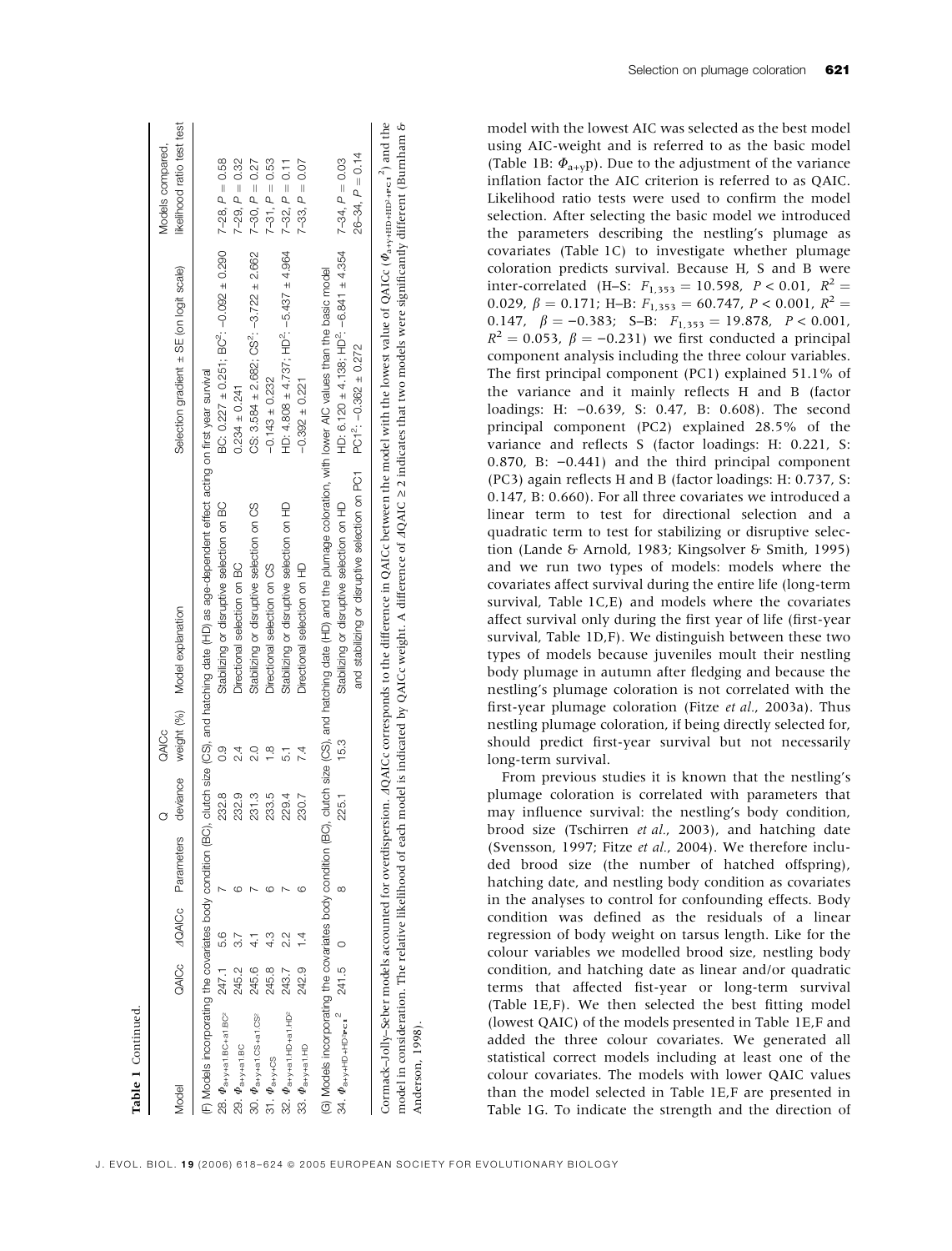the selection we give the selection gradients on a logit scale (Kingsolver & Smith, 1995) for all covariates.

#### Results

The probability of recruiting locally was both age and year dependent (Table 1B) whereas the recapture probability did not depend on age and year (Table 1A). We therefore selected the model with age and year dependent survival as basic starting model ( $\Phi_{age+year}$ p). This model was subsequently used for the analysis of directional, stabilizing, and disruptive selection on colour PC1, PC2 and PC3. In a first step we tested whether nestling plumage coloration predicts long-term survival (Table 1C). Only the two models including PC1  $(\Phi_{a+v+PC1+PC1^2}$  and  $\Phi_{a+v+PC1}$ ) fitted the data similarly well as the basic model, but  $\triangle AQAIC$  ( $\triangle AQAIC$  between the model in focus and the basic model) was 0.1 and 0.3, respectively, indicating that the two models were not significantly better than the basic model. Similarly, the models including plumage coloration as age-dependent effect fitted similarly well or worse than the basic model (Table 1D). Neither brood size nor body condition improved the model (Table 1E,F). However, hatching date was a significantly better predictor of survival than the basic model ( $\triangle$  QAIC  $\geq$  2.1; Fig. 1) and it predictedlong-term survival better than 1-year survival  $(AQAIC = 2.1, Table 1E, F)$ . Models including two of the three or all three covariates fitted less well (bigger QAICc values) than the model including hatching date only (QAICc: 244.1–248.2;  $\triangle QAIC = 2.5-4.1$ ). Including hatching date and plumage coloration simultaneously into the model and generating all possible and statistically meaningful models revealed that only the model



Fig. 1 The probability of recruiting locally  $(\Phi)$  in relation to the hatching date. The lines represent the estimated local recruitment probabilities of the model  $\Phi_{a+v+H\text{D}+H\text{D}2}$  presented in Table 1F. Survival estimations are shown within the natural range of the hatching date. Day 1 corresponds to 1 April (day  $40 = 10$  May; day  $55 = 25$  May). 95% confidence intervals are given.

including hatching date as a linear and quadratic term, and PC1 as a quadratic term, showed lower QAIC values than the model including hatching date alone (Table 1G). This model was however not significantly different from the model including hatching date only  $(AQAIC = 0.1)$ . All models including hatching date and PC2 or PC3 as a covariate fitted less well than the model including hatching date only.

## **Discussion**

Young birds often die at high rates shortly after fledging. In great tits for example 47% of the fledglings die within the first 20 days after leaving the nest and in 65% of the cases predation was the cause of mortality (Naef-Daenzer et al., 2001). This indicates that predation is one of the most important selective pressures acting on young birds after fledging and contributing importantly to the low first-year survival (e.g. 7.4% in our study population; Fitze et al., 2004). Consequently, the nestling's plumage coloration may have evolved as to render a fledgling cryptic (e.g. Butcher & Rohwer, 1989; Götmark & Olsson, 1997). Because the nestling's survival is lowest early after fledging (Naef-Daenzer et al., 2001), because fledglings moult their body feathers in autumn (Svensson, 1992; Jenni & Winkler, 1994) and because their new plumage coloration is not correlated with the nestling's plumage coloration (Fitze et al., 2003a), we might expect that the plumage coloration affects first-year rather than long-term survival. However, our models including the plumage parameters as an age-dependent covariate acting on first-year survival only (Table 1D) did not fit the data better than the basic model and the only model with lower AIC that included the covariates body condition, clutch size and/or hatching date and the colour parameters (Table 1G), was similarly well fitting as the model including the hatching date only. Similarly, models including the original variables hue, saturation and brightness as linear and/or quadratic term were not fitting better than the models including hatching date only (all QAICc  $\geq$  241.7, analysis not shown). Thus our results suggest that predation or parental feeding preferences impose currently no or only weak selective pressure on the carotenoid-based nestling coloration of great tits. In contrast to our results, Götmark & Olsson (1997) show in great tits that red coloured compared with control nestlings died at a higher rate post-fledging because of predation. The different results of the two studies may be explained by the red plumage coloration that is more visible than the naturally occurring yellow coloration or by differences in predation pressures between populations and/or study years. However, only specific experiments may disentangle between the different hypotheses.

The fact that we do not find evidence for selection acting on the yellow nestling's plumage coloration neither before (Tschirren et al., 2005) nor after fledging (this study) raises the question why nestlings show this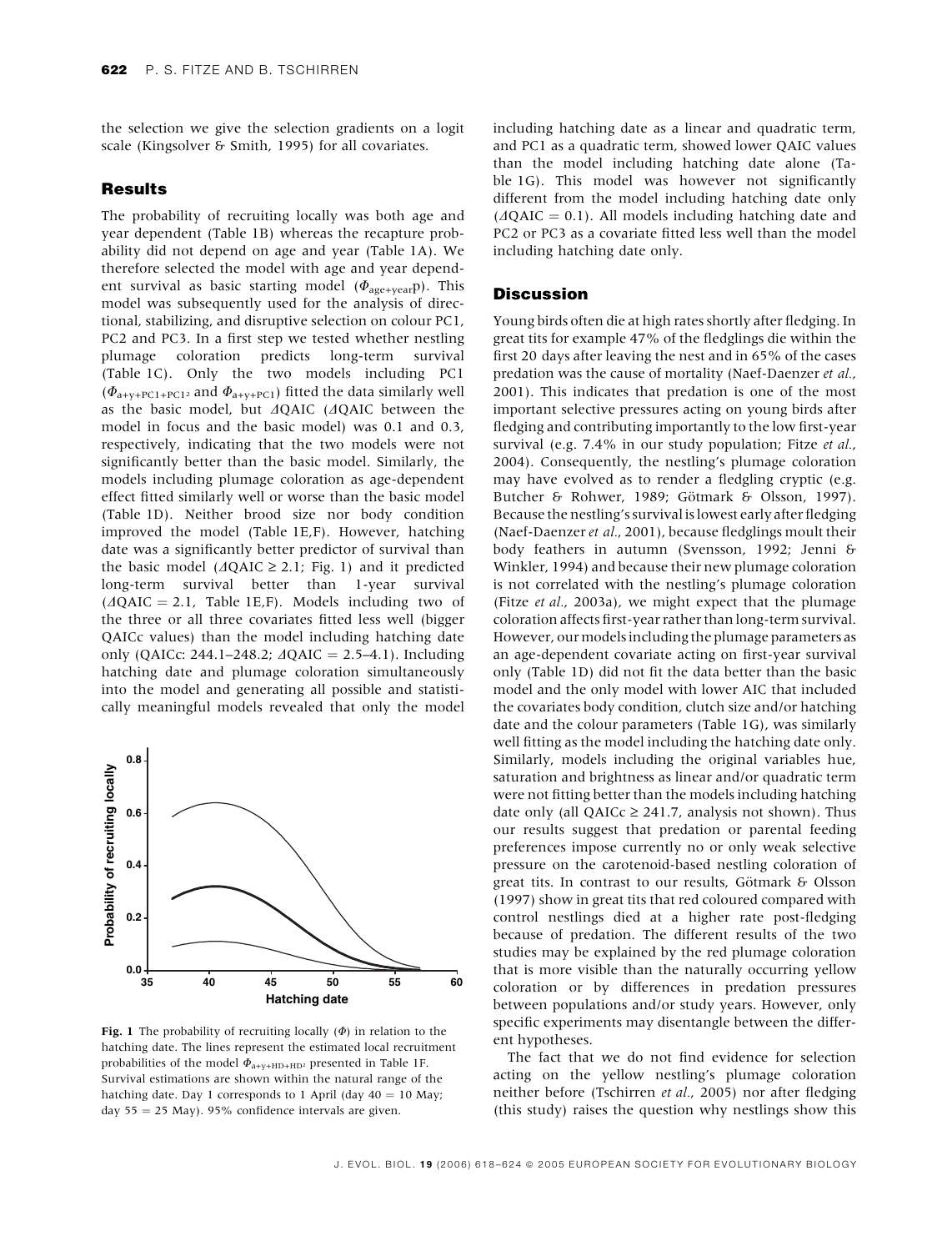coloration. One explanation might be that the yellow plumage coloration of the adult great tits is selected and that the nestling's plumage coloration developed as a correlated response (Falconer & Mackay, 1996; Lynch & Walsh, 1998), which is selection neutral and thus maintained until now. However, the nestling's yellow plumage coloration may have evolved because of past selection, which may have led to the optimal plumage coloration, that as a consequence is no longer under selection nowadays (Jennions et al., 2001; Candolin, 2003; for a review). For example, early coloration may have provided nonoptimal camouflage (see discussion on Götmark  $\&$  Olsson's findings) and predators may have preferentially caught the well-visible birds, thus selecting for cryptic coloration. Plumage coloration may then have adapted to a coloration providing optimal camouflage, which got genetically fixed and is no longer under selection nowadays (e.g. Candolin, 2003 for a review). Although our results provide evidence for these hypothesis we cannot exclude that weak selection may act on the carotenoid-based nestling's plumage coloration after fledging, because detecting weak selection usually requires huge sample sizes ( $N \gg 1000$ ). Further, selection may differ between habitats, geographical regions or it may differ in time. Because the study included two different years and because there were no interactions between the plumage coloration and the study year (all  $\Delta Q AIC < 2$ ) the later hypothesis is unlikely, leaving the possibility open that in other study areas selection on the carotenoid-based nestling plumage coloration might be present.

The results further indicate that in our forest stabilizing selection is acting on hatching date with an optimal hatching date on 10 May. This finding is consistent with earlier studies (e.g. Verhulst & Tinbergen, 1991; Brinkhof et al., 1997; Svensson, 1997) and it is as well consistent with studies showing that the benefits of early hatching are limited by food availability (Drent & Daan, 1980; Van Noordwijk et al., 1995) and with studies showing that late hatching broods are negatively selected for due to reduced food availability (Siikamaki, 1998) and/or increased predation pressure (Naef-Daenzer et al., 2001).

In conclusion, our study reveals that the carotenoidbased nestling plumage coloration of great tits is currently not or only under weak natural selection, since on none of the three colour parameters detectable short- or long-term survival selection was acting. Our study therefore indicates that nowadays neither predators nor parents are imposing strong selective pressures on the nestling's plumage coloration. This suggests that past selection pressures, or correlated selection may have led to its evolution.

## Acknowledgments

We thank B. Holzer, A. Klingenböck and V. Saladin for their help in capturing breeding birds, Jean-François Le

Galliard and A. Gregoire for statistical discussion, two anonymous referees for very helpful comments, and H. Richner and N.B. Davies for allowing us to work in their departments and for logistic and financial support. The work was performed according to the ABS/ASAB guidelines for ethical treatment of animals, under license from the ethical committee of the Ministry of Agriculture of the Canton Bern (requests: #24/97; 29/99; 86/00; 01/01), and under licence from the federal Office of Environment, Forest, and Landscape (BUWAL) (annual ringing permits to P.S.F. and B.T.). The work was financially supported by the Swiss National Science Foundation (grants #31-43570.95 and #31-53956.98 to H.Richner; and grant #PBBEA-104428 to P.S.F.).

#### References

- Badyaev, A.V., Hill, G.E., Stoehr, A.M., Nolan, P.M. & McGraw, K.J. 2000. The evolution of sexual size dimorphism in the house finch. II. Population divergence in relation to local selection. Evolution 54: 2134–2144.
- Bendich, A. 1991.  $\beta$ -Carotene and the immune response. Proc. Nutr. Soc. 50: 263–274.
- Bendich, A. & Shapiro, S.S. 1986. Effect of Beta-carotene and canthaxanthin on the immune-responses of the rat. J. Nutr. 116: 2254–2262.
- Bleiweiss, R. 2004. Novel chromatic and structural biomarkers of diet in carotenoid-bearing plumage. Proc. R. Soc. Lond. B 271: 2327–2335.
- Blount, J.D., Metcalfe, N.B. & Surai, P.F. 2003. Carotenoid modulation of immune function and sexual attractiveness in zebra finches. Science 300: 125-127.
- Brawner, W.R., Hill, G.E. & Sundermann, C.A. 2000. Effects of coccidial and mycoplasmal infections on carotenoid-based plumagepigmentationinmalehousefinches.Auk117:952–963.
- Brinkhof, M.W.G., Cave, A.J. & Perdeck, A.C. 1997. The seasonal decline in the first-year survival of juvenile coots: an experimental approach. J. Anim. Ecol. 66: 73–82.
- Brush, A.H. 1978. Avian pigmentation. In: Chemical Zoology (A. H. Brush, ed.), pp. 141–164. Academic Press, New York.
- Burnham, K.P. & Anderson, D.R. 1998. Model Selection and Inference. A Practical Information-Theoretic Approach. Springer, New York.
- Butcher, G.S. & Rohwer, S. 1989. The evolution of conspicuous and distinctive coloration for communication in birds. Curr. Ornithol. 6: 51–108.
- Candolin, U. 2003. The use of multiple cues in mate choice. Biol. Rev. 78: 575–595.
- Clobert, J., Perrins, C.M., McCleery, R.H. & Gosler, A.G. 1988. Survival rate in the great tit Parus major in relation to sex, age, and immigration status. J. Anim. Ecol. 57: 287–306.
- Drent, R.H. & Daan, S. 1980. The prudent parent energetic adjustments in avian breeding. Ardea 68: 225–252.
- Ellers, J. & Boggs, C.L. 2003. The evolution of wing color: male mate choice opposes adaptive wing color divergence in Colias butterflies. Evolution 57: 1100–1106.
- Faivre, B., Preault, M., Thery, M., Secondi, J., Patris, B. & Cezilly, F. 2001. Breeding strategy and morphological characters in an urban population of blackbirds, Turdus merula. Anim. Behav. 61: 969–974.